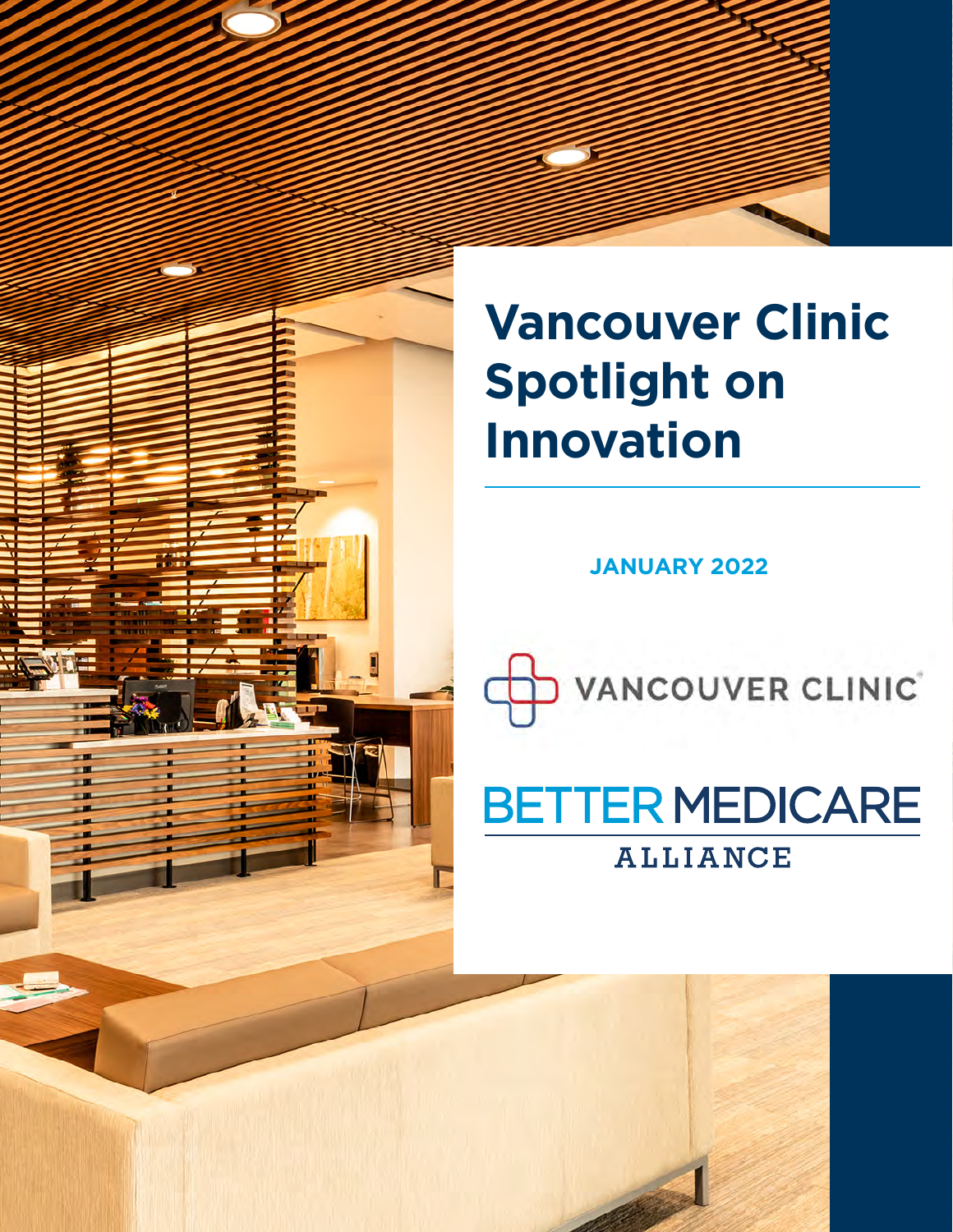

Vancouver Clinic provides high-quality, cost-effective medical care to the community of Southwest Washington. Working with Humana, Vancouver Clinic opened two neighborhood clinics designed to serve adults with complicated health conditions. Providers at these clinics take the time to understand their patients' needs, and patients have on-site access to a licensed social worker, dietician, and other experts. Medicare Advantage organizations like Humana support the neighborhood clinic model and Vancouver Clinic's efforts to care for underserved populations.

#### Vancouver Clinic's Neighborhood Model – Components for Success:

- Compassionate, collaborative care team members
- Value-based, whole person health care offering
- Well designed approach that considers local dynamics
- Openness to innovative collaborations between providers and health plans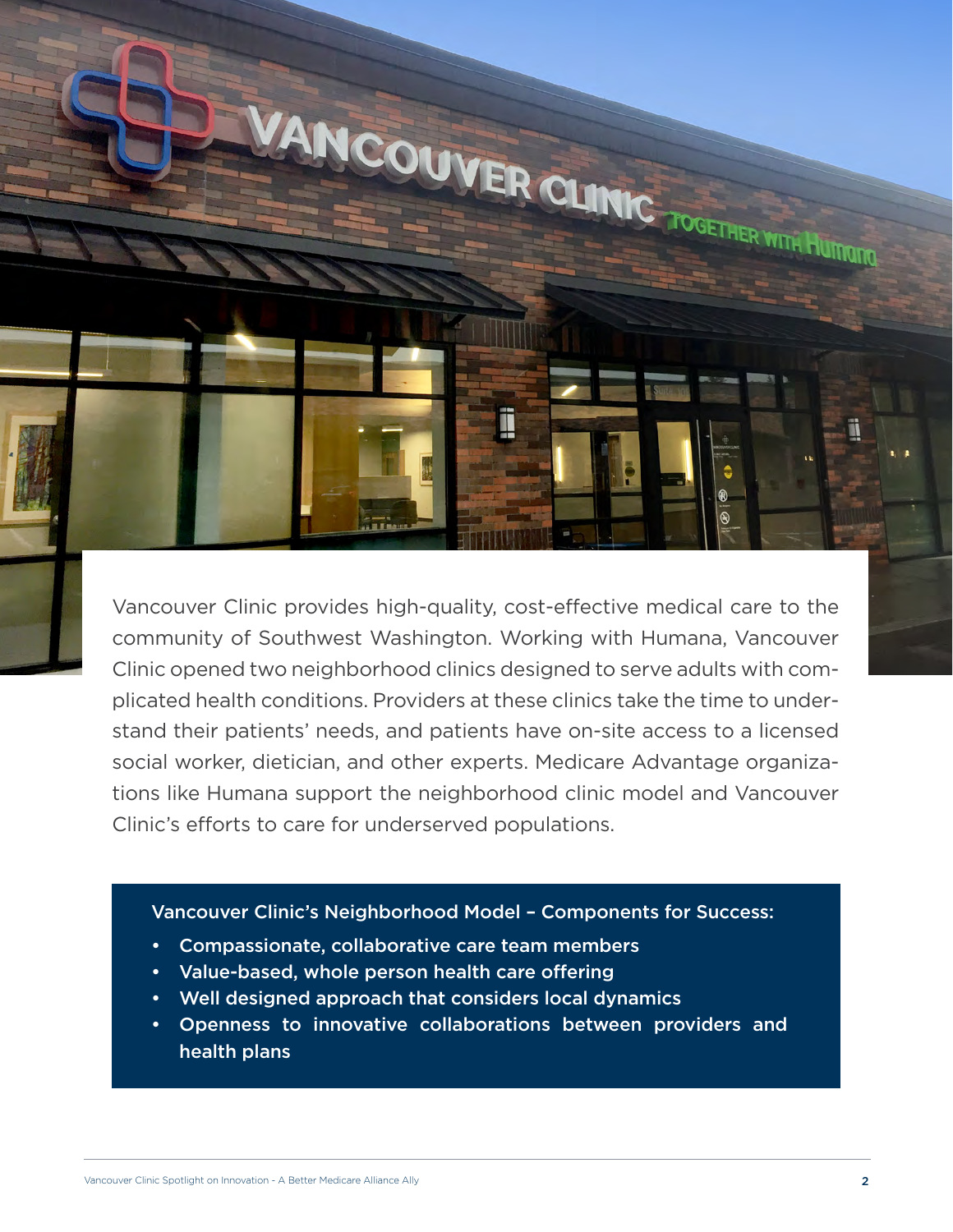# **Vancouver Clinic's Simple Mission**

#### Caring for people is Vancouver Clinic's first priority. Since 1936 Vancouver Clinic has provided excellent care for its patients and has expanded services as the community has grown.

Vancouver Clinic, which operates 12 clinic locations with more than 1,200 employees and 400 providers, has a long history in the community, and focus on patient care is evident through its recently opened clinics – the Vancouver Plaza Neighborhood Clinic and Evergreen Neighborhood Clinic. Opened in coordination with Humana, the neighborhood clinics are home to the Adult Medicine Department, which serves patients with complicated health conditions. Recognizing that health is more than just providing medical care, the clinics focus on the whole person and address the social and emotional needs of its patients.

In January 2019, Vancouver Plaza Neighborhood Clinic opened, followed by Evergreen Neighborhood Clinic in November 2020 during the COVID-19 pandemic. Appropriately named Neighborhood Clinics, both locations are strategically located to offer easy access and ample transportation resources. Moreover, the clinics foster community engagement, which support other drivers of health like social and emotional wellbeing. While COVID-19 temporarily limited the clinics from offering all services, they will soon return as COVID-19 is no longer a public health threat.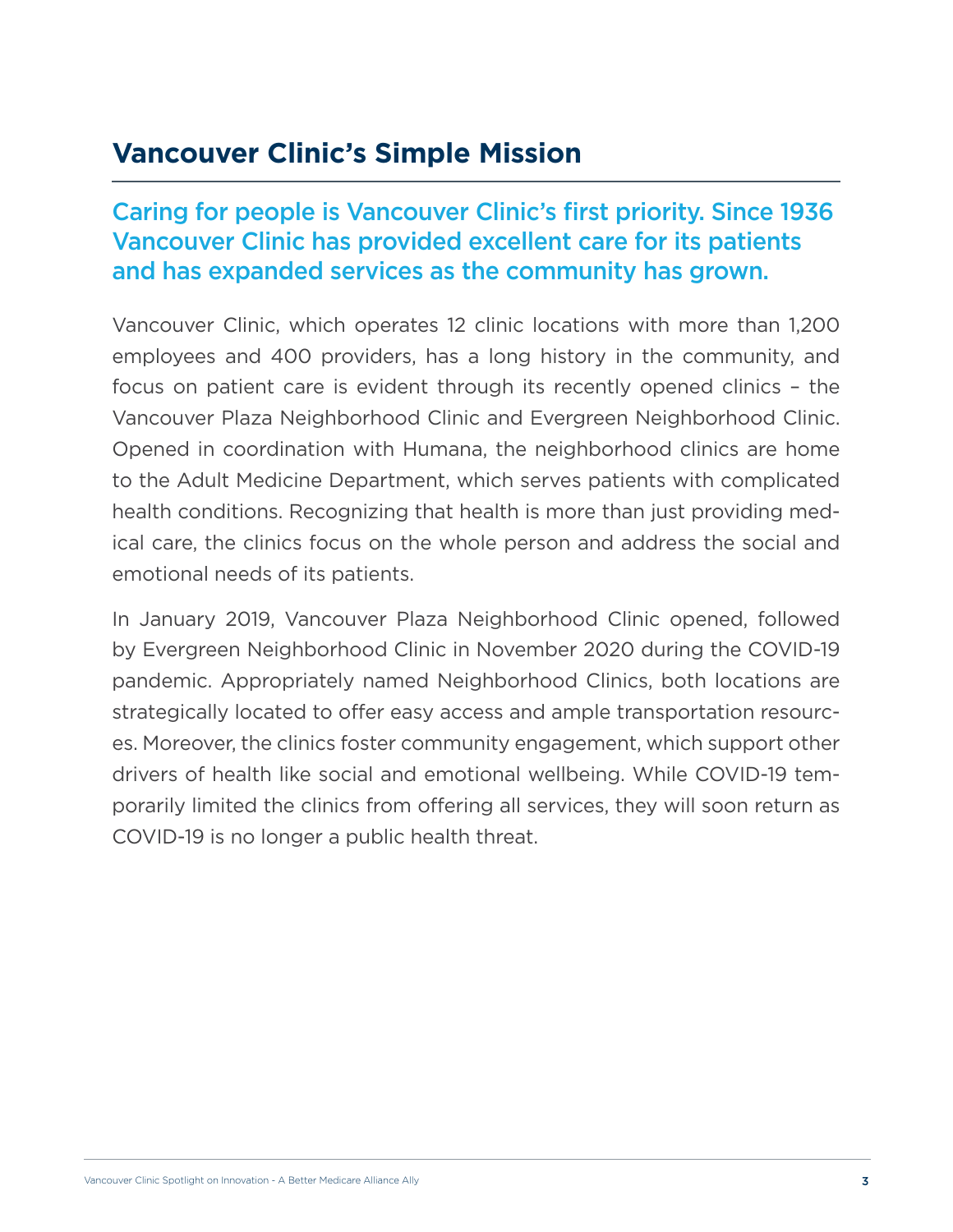# **Walking Down the Path to Value-Based Care**

#### Vancouver Clinic's leadership and commitment to transitioning to value-based care enabled the success of its neighborhood clinics.

Historically, Vancouver Clinic primarily operated on a fee-for-service (FFS) payment model, which is based on reimbursing for each service provided. An alternative model is the capitated payment model, which is a focus of many Medicare Advantage organizations. Capitation rewards health care providers and payers primarily for the quality and outcomes delivered to patients. In the early 2000s, capitation lost momentum in Washington. More recently, capitation is getting a second look with the shift to value-based care.

Vancouver Clinic has prioritized value-based care as a way to improve community health and patient outcomes. Starting in 2016, Vancouver Clinic became an early partner in value-based care by refining its infrastructure, processes, and workflows and making investments that would allow the clinic to be successful in a value-based model. In 2018, Vancouver Clinic identified a need and opportunity to provide care to not only medically complex but also socially complex individuals in underserved neighborhoods within Vancouver.

#### *"The cornerstone of a value-based care model is the focus on preventative, proactive, and personalized care."*

– Catherine Field, Senior Vice President and Northwest Division Leader at Humana

Dr. Jeremy Chrisman, Chief Transformation Officer and family medicine physician at Vancouver Clinic, presented the new opportunity's challenge succinctly – "How do we take care of people and incorporate interventions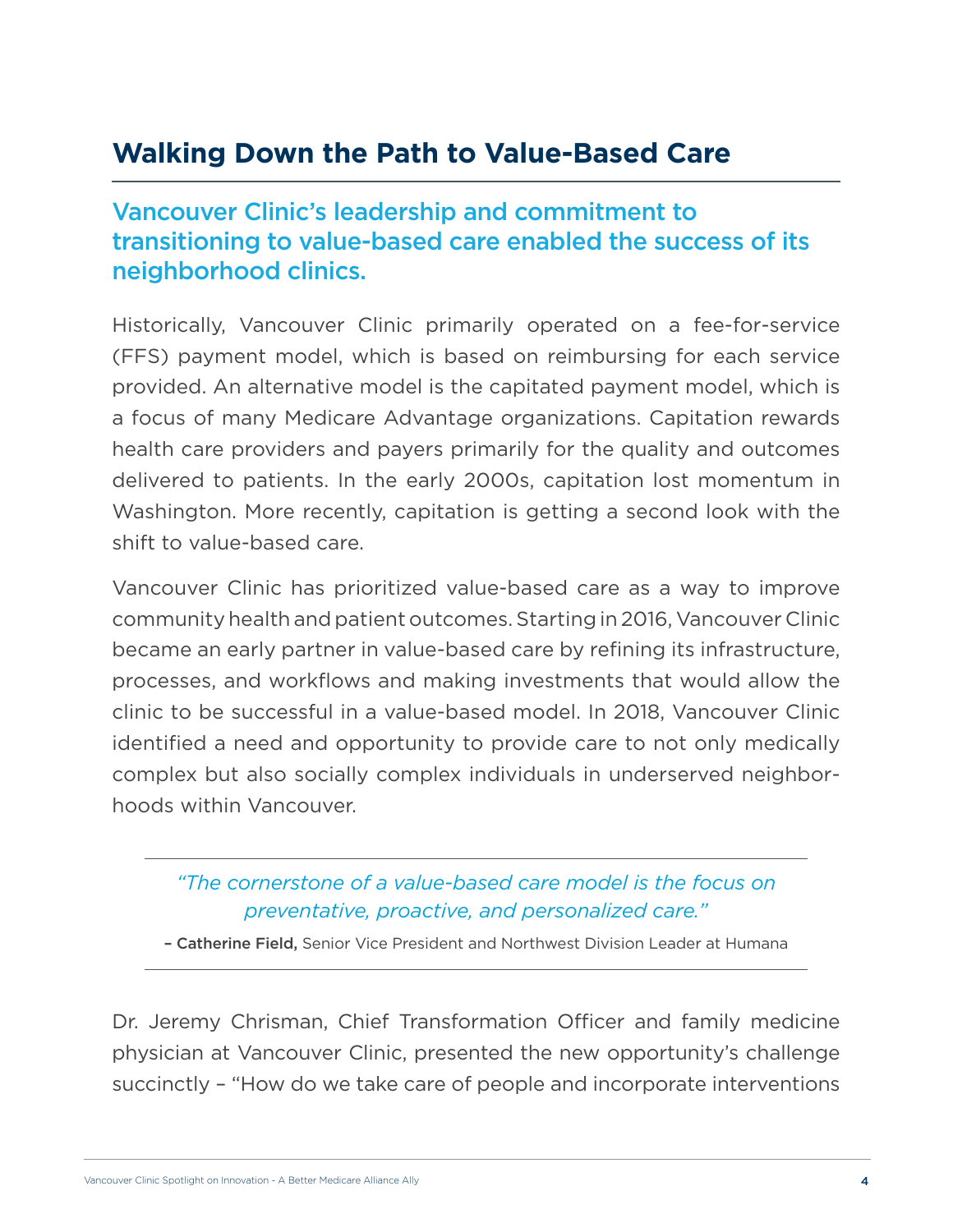that are shown to improve health, while at the same time, capturing the medical complexity of patients?"

The solution? The neighborhood clinics were developed and built specifically for populations that need extra care. Vancouver Plaza and Evergreen Neighborhood Clinics focus on dual eligible patients, meaning patients are eligible for both Medicare and Medicaid. Many are enrolled in a specific type of Medicare Advantage plan called a Dual-eligible Special Needs Plan (D-SNP). Because Medicaid eligibility is based on income, dual eligible patients are low-income and 65 years old or older or a person living with a disability. This specific population also tends to have more chronic conditions, making them medically complex and often in need of extra care. By establishing the neighborhood clinics, Vancouver Clinic made the commitment to move away from reactive medicine and transition to proactive care management.

Finding the right location for the new clinics was a crucial part of their future success. Vancouver Clinic leaders knew they needed to identify communities that were traditionally underserved from a primary care standpoint and had high concentrations of individuals that generally meet the eligibility criteria for both Medicare and Medicaid. To aide this effort, Vancouver Clinic utilized demographic data to identify communities with older, lower income populations.

Leaders also understood that medically underserved populations need more than primary care – they need support for their whole health, including social and emotional needs. As a result, the clinics were designed as community centers, creating a space where patients can gather and interact outside of their medical appointments. Moreover, social workers are included in the care teams and have built connections to area resources. Through the clinic design, Vancouver Clinic demonstrated its commitment to patient health and wellbeing outside of the exam room, and the clinics became a space where value-based care and social services come together to support the whole person.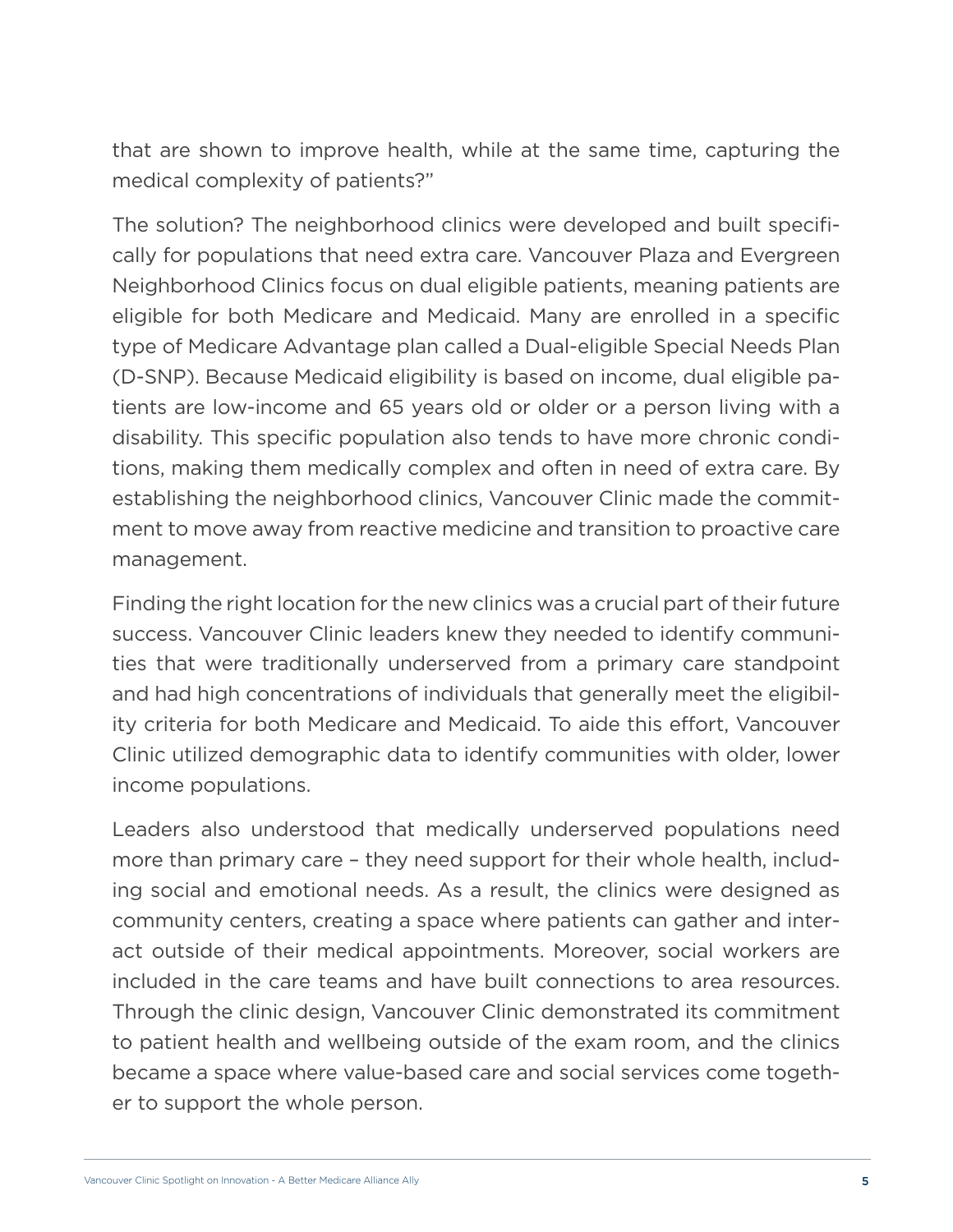

# **A True Partnership Leads to Innovative Care Delivery**

In BMA's conversation with Vancouver Clinic, Dr. Chrisman underscored the need to improve patient outcomes and be financially sustainable. "The Medicare Advantage program shifts the paradigm in health care delivery," he said. "The different financing mechanisms available in Medicare Advantage allow us to do our best when the patient does best."

Strong partnerships are based on the alignment of goals and incentives and the corresponding balance. In Medicare Advantage and value-based care models, providers and health plans often share financial risk, which relies on patient outcomes and the quality and efficiency of care delivered. When both the providers and health plan share the common goal of improved quality, positive outcomes, and reduced costs, there is balance not commonly found in health care. According to Dr. Chrisman, "The balance is where the magic happens because everyone is advocating for wellness and ensuring patients receive high-quality care."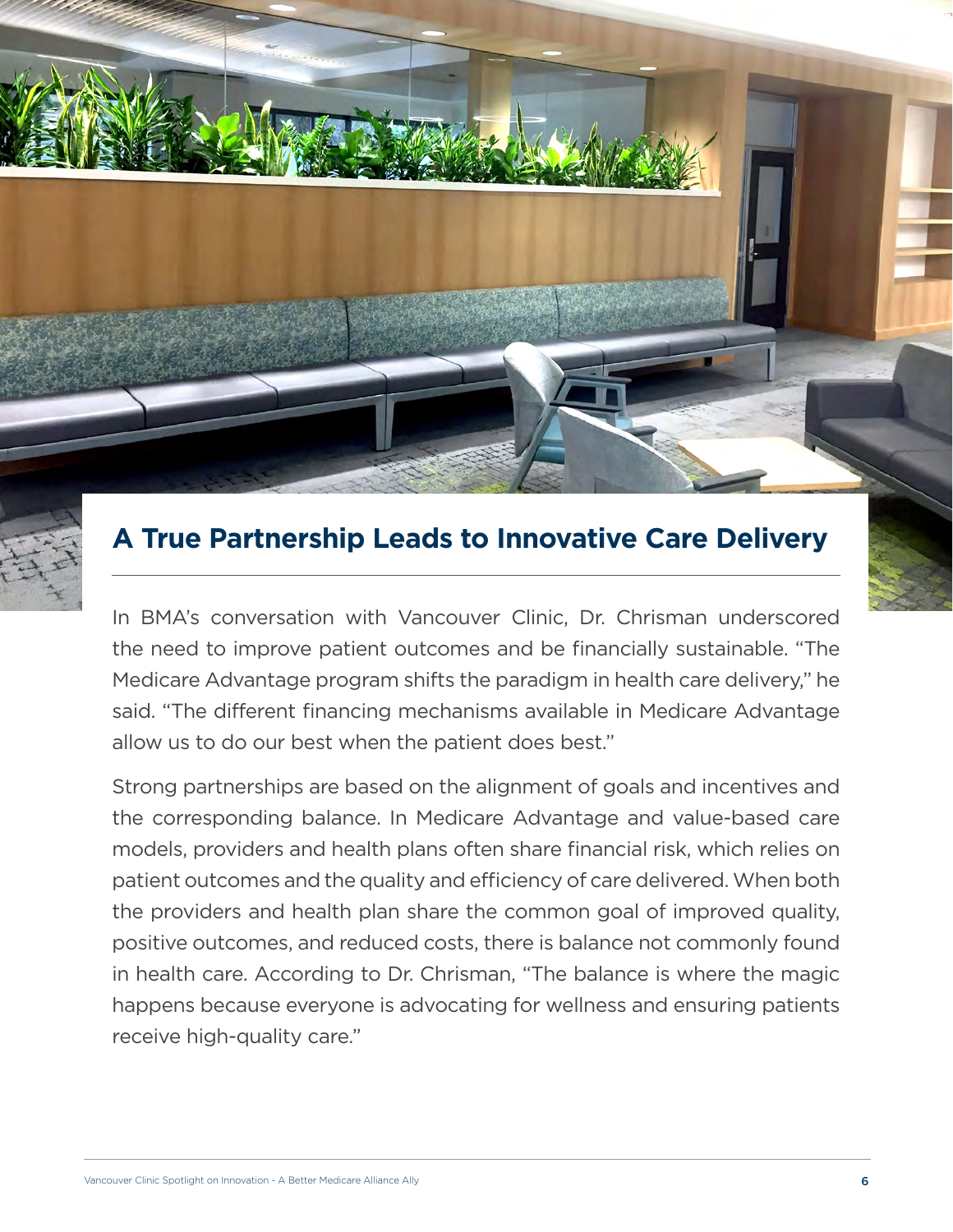# **Vancouver Clinic's Approach to the Quadruple Aim**

The quadruple aim in healthcare refers to a set of four goals to optimize performance and health outcomes. The four goals touch on patient experience, cost, quality of care and outcomes, and provider satisfaction. At the neighborhood clinics, the quadruple aim is deeply integrated into the care model. The quadruple aim is embodied by the neighborhood clinics in the following ways:

#### Vancouver Clinic leverages panel coordinators to help ensure patient care is coordinated.

At Vancouver Clinic, there are approximately 14 panel coordinators that work across the organization and in the neighborhood clinics to help ensure all patients receive proper care, testing, referrals, and follow-up care. Panel coordinators are also responsible for scheduling patients for their annual comprehensive wellness visits. During COVID-19, the neighborhood clinics maintained their high rate of patients completing the annual comprehensive wellness visits, with nearly 85 percent of patients receiving their annual visit, which is about 20 percent higher than the market average.

#### Patients at Vancouver Clinic receive a comprehensive wellness visit lasting 60 minutes each year.

At the neighborhood clinics, the annual wellness visit may look a bit different compared to the visit most patients are accustomed to. Here, patients spend an hour each year with their provider discussing their health and any concerns they may have. This extended visit provides the time necessary to address all patient concerns, as well as build trust central to the patient-provider relationship. Together, Vancouver Clinic and Humana promote the importance of regular visits to Humana members and ensure they have extended visits each year.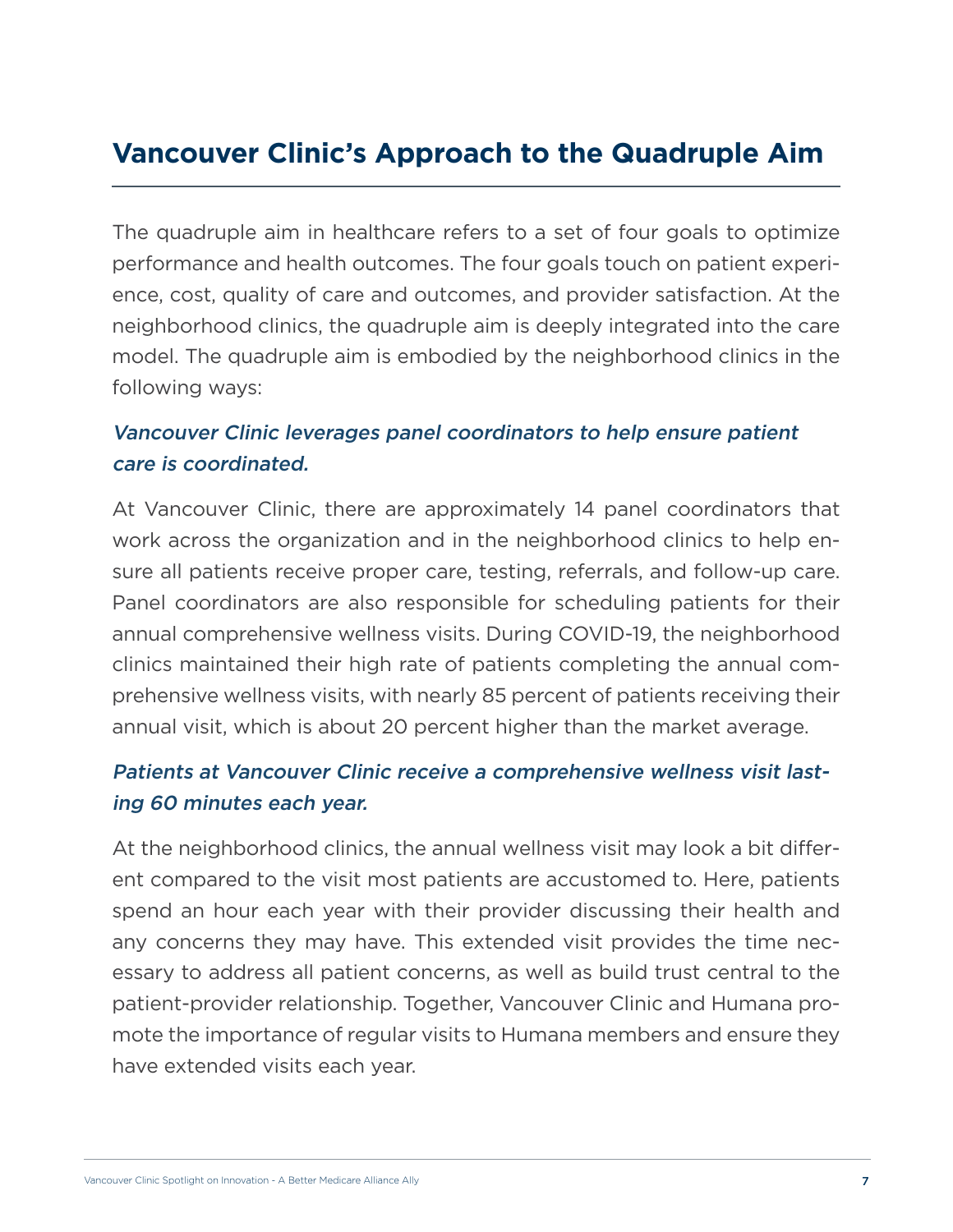The longer visit time is also critical from a system-wide perspective. "There is no more negotiating on what concerns need to be addressed due to time constraints, and this leads to better chronic care management," Dr. Chrisman said. The longer visits allow the Vancouver Clinic to really understand the disease burden of its population. "To the system as a whole, it is very valuable for providers, and even from the policymaker's perspective, to know, with accuracy, the health status of the population you take care of," Dr. Chrisman continued.

*"Our goal at this clinic is simple: To help adults with complex medical needs feel their best every day. We start by encouraging patients to take advantage of longer and more frequent visits with their doctor. This allows physicians to get to know people personally, quickly address concerns, and provide holistic care. We also connect patients with experts who can help them improve their physical and emotional health. A dietician, social worker, and resource specialist are all part of our team. As caregivers, we believe that relationships are vital. We're ready to help you become your healthiest self."*

– Dr. Jeremy Chrisman

#### The value-based care model at the neighborhood clinics translates to better care and better outcomes for patients.

Under the value-based care model, patients at Vancouver Clinic receive high-quality care and have overall better health outcomes. Providers see a significant reduction in key clinical measures. This is especially true among the D-SNP population.

#### Patients at Vancouver Clinic in 2020 had:

- Access to their primary care provider
- Low readmission rates
- Few emergency room visits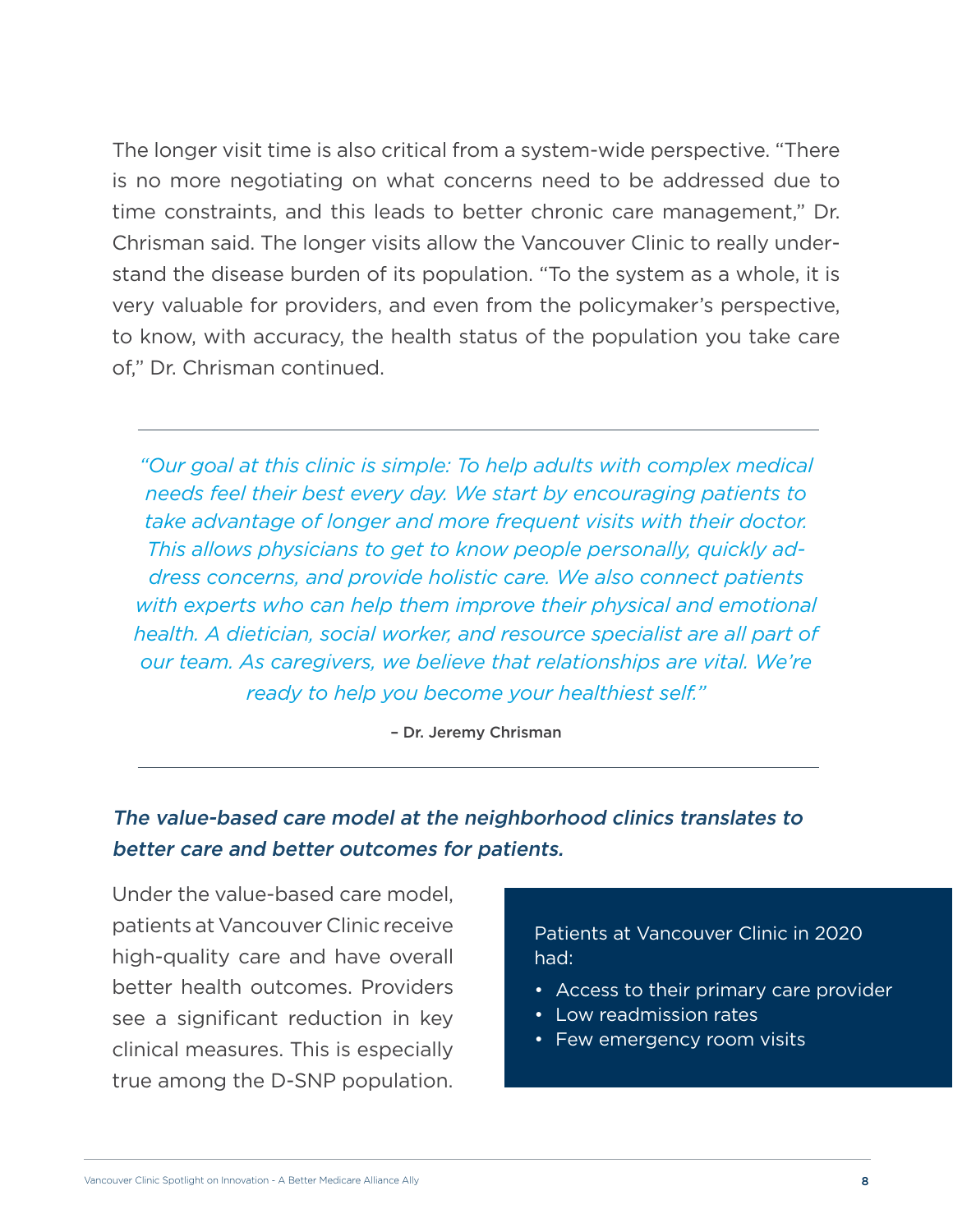#### Vancouver Clinic partners with local social service organizations to address the health of the whole person.

Medicare Advantage plans may offer benefits that are not covered under FFS Medicare. The most common supplemental benefits offered by Medicare Advantage plans are dental, vision, and hearing coverage. Recent changes to policies governing supplemental benefits in Medicare Advantage expanded the types of items and services that health plans may offer as a supplemental benefit, including items and services aimed at improving overall health. The changes provide new flexibility to target beneficiaries who need the additional benefits the most. Under the expansion, Medicare Advantage plans may also offer a new category of benefits specifically for individuals with certain chronic conditions. The benefits, formally known as Special Supplemental Benefits for the Chronically Ill (SSBCI), may be used to directly address non-medical needs. New types of supplemental benefits offered by Medicare Advantage plans include transportation, meals after hospitalization, home modifications, and support for caregivers. Through the expansion, SSBCI allows Medicare Advantage plans to better tailor their benefits to the highest-need enrollees and address the components that contribute to overall health but that are often discussed outside the clinical care setting. The neighborhood clinics leverage this flexibility to support patients' whole health.

Through its relationship, Humana representatives provide information to Vancouver Clinic on utilizing the various benefits in its Medicare Advantage plans and help patients navigate the process. Social workers also help connect patients to other resources in the community and help Humana members use their plan benefits. Many of the benefits offered by Medicare Advantage plans support the social and economic drivers of health, such as access to transportation, healthy foods, and prescription medications.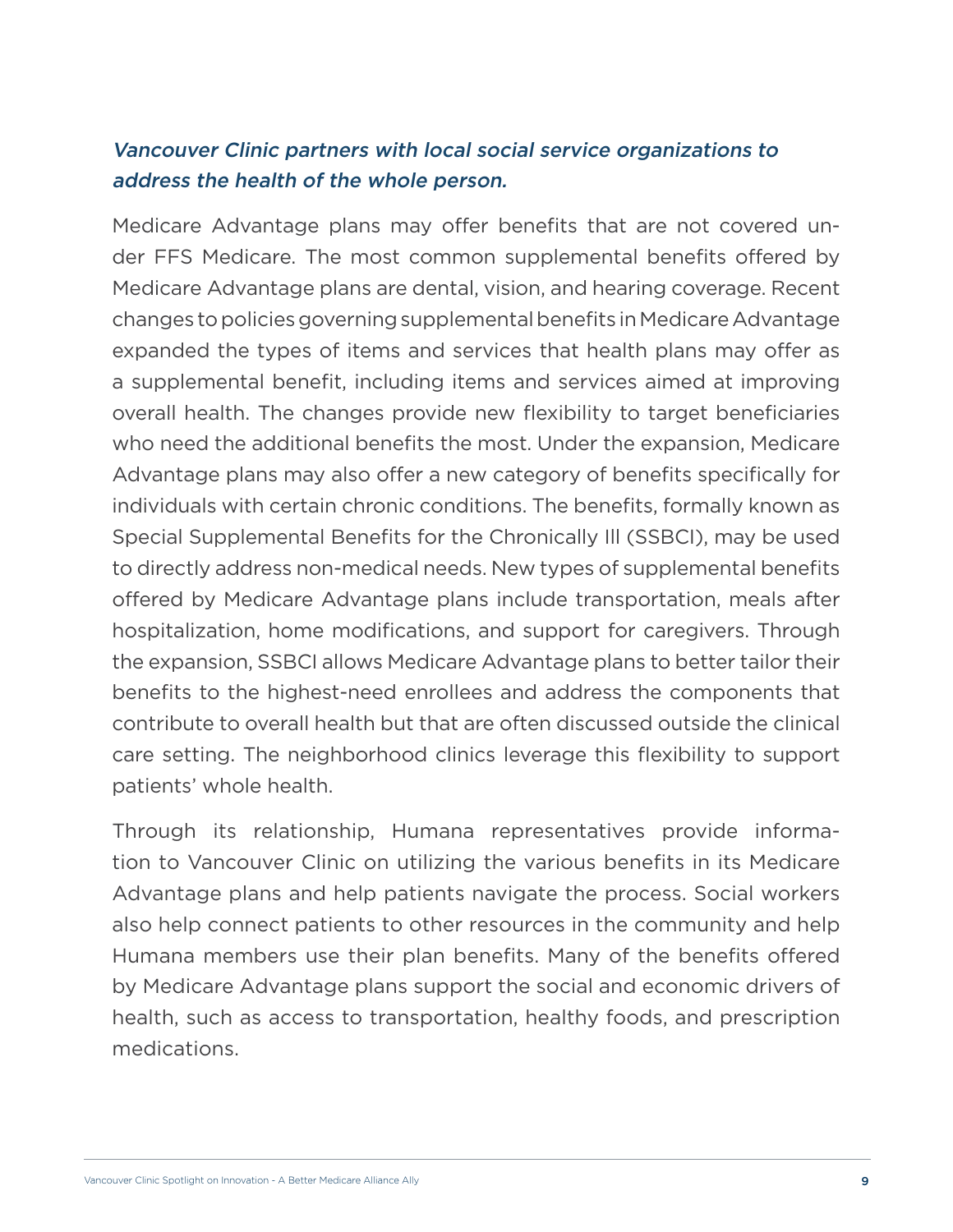Patients at the Vancouver Clinic are also referred to services offered through the local Area Agency on Aging and Disability of Southwest Washington (AAA). In conversation with Catherine Field, she said, "Members utilize their benefits more effectively to solve their broader health care needs rather than just visiting their doctor."

#### Beneficiary Corner – Meet Jack

Jack, a 72-year-old man and Humana member living in Washington, was struggling with his health.

He recently had a kidney removed, he had a skin infection in his navel that continued to get worse, and he didn't know who his primary care doctor was, so he wasn't receiving adequate care. Jack also didn't have a stable home, which complicated matters and made managing his care more difficult.

In cases where someone is living with a serious chronic illness, Humana often works with local organizations to help connect people with healthcare and community resources. To provide the holistic care Jack needed, Humana used Jack's Special Supplemental Benefits for the Chronically Ill (SSBCI) and joined forces with the Area Agency on Aging and Disabilities of Southwest Washington (AAADSW).

Work on Jack's behalf began with a call to the Vancouver Housing Authority (VHA), where he was fast tracked for housing because of his illness. However, Jack had a dog Buddy that prevented Jack from securing housing. To ensure Jack and Buddy stayed together, his team worked together to help him secure an Emotional Support Animal letter and secured housing.

From there, Jack's team worked to identify his Vancouver Clinic PCP and schedule an appointment. At his visit, Jack's doctor treated his skin infection and set him up with further testing of a potentially cancerous growth at the Oregon Health & Science University. Unfortunately, that testing uncovered a re-growth of cancer.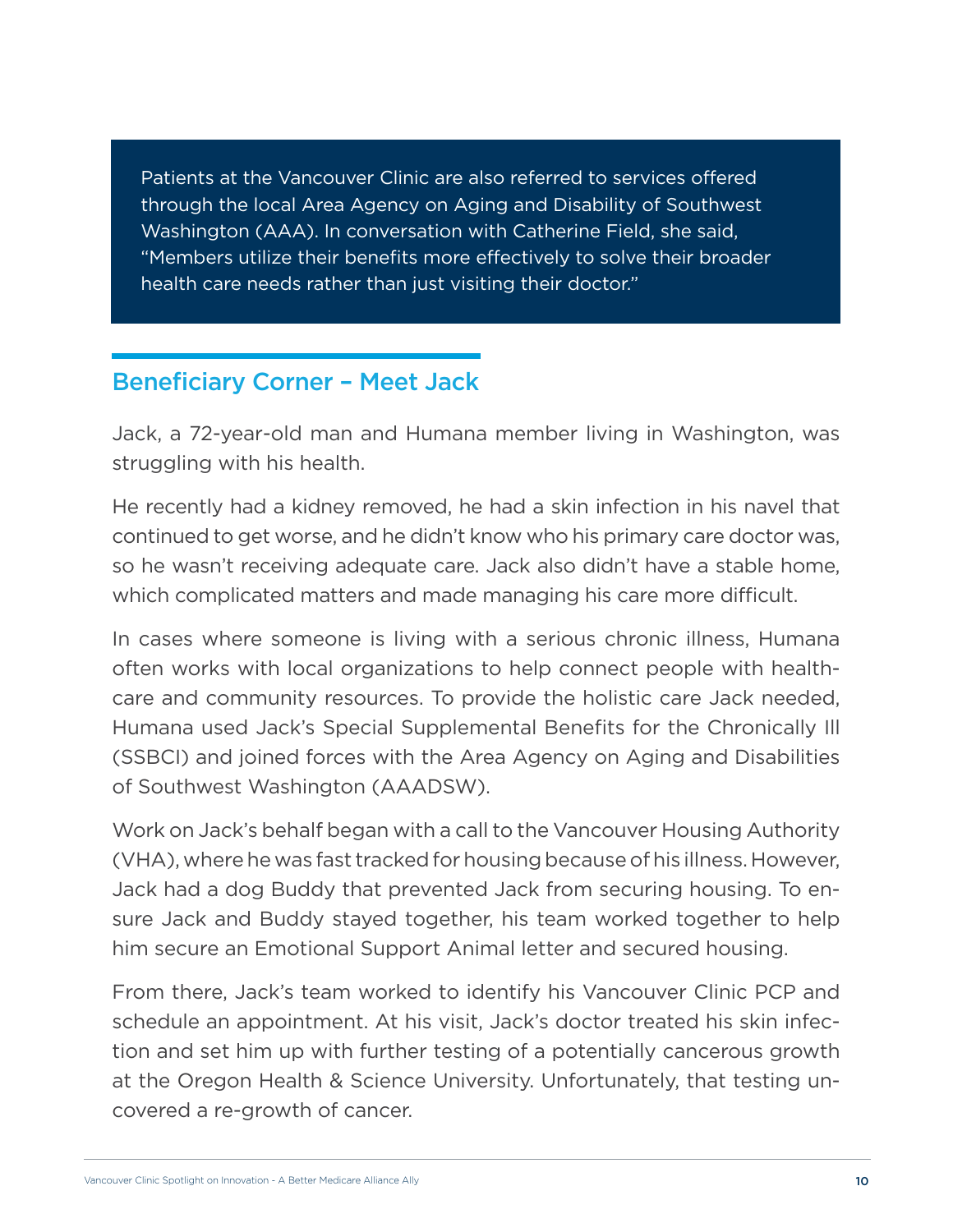Lastly, Jack was connected to community resources. He received caregiving services to make his daily activities easier and completed a power of attorney document with the Northwest Justice Project.

Jack's conditions were complex and required extensive coordination between the teams responsible for his care. Together, Humana, the AAADSW, the Vancouver Clinic, and community resources came together to understand and address factors in Jack's life contributing to his health, including those not always addressed in a clinical setting.

#### A Symbiotic Relationship

A testament to the partnership and balance created by aligning goals and incentives, Vancouver Clinic and Humana continue to grow as their relationship deepens. Each organization shares its knowledge, skills, and learnings in providing and supporting value-based care. One particular aspect that has grown and improved are the real time data feeds. Data is vital to understanding the patient population and care delivered and is therefore essential in improving health outcomes.

#### The commitment of executive leadership and providers supported the transition to value-based care.

In a system predominantly driven by volume of services performed, the transition to value-based care is often challenging. Taking the first step takes time, infrastructure, money, and expertise. But the right commitment, attitude, and partnerships can lessen the challenges and lead to success.

The commitment of Vancouver Clinic's executive leadership and physicians was critical in developing the neighborhood clinics. Dr. Chrisman was particularly focused on transforming the provider practice and helping the organization effectively calculate risk and identify high-risk patients for targeted coordinated care. "Leadership really matters in this area. Great physician leadership is an important first step on the value path," said Catherine Field. And with time, physicians saw firsthand the positive change in patient outcomes, further promoting the transition to value-based care.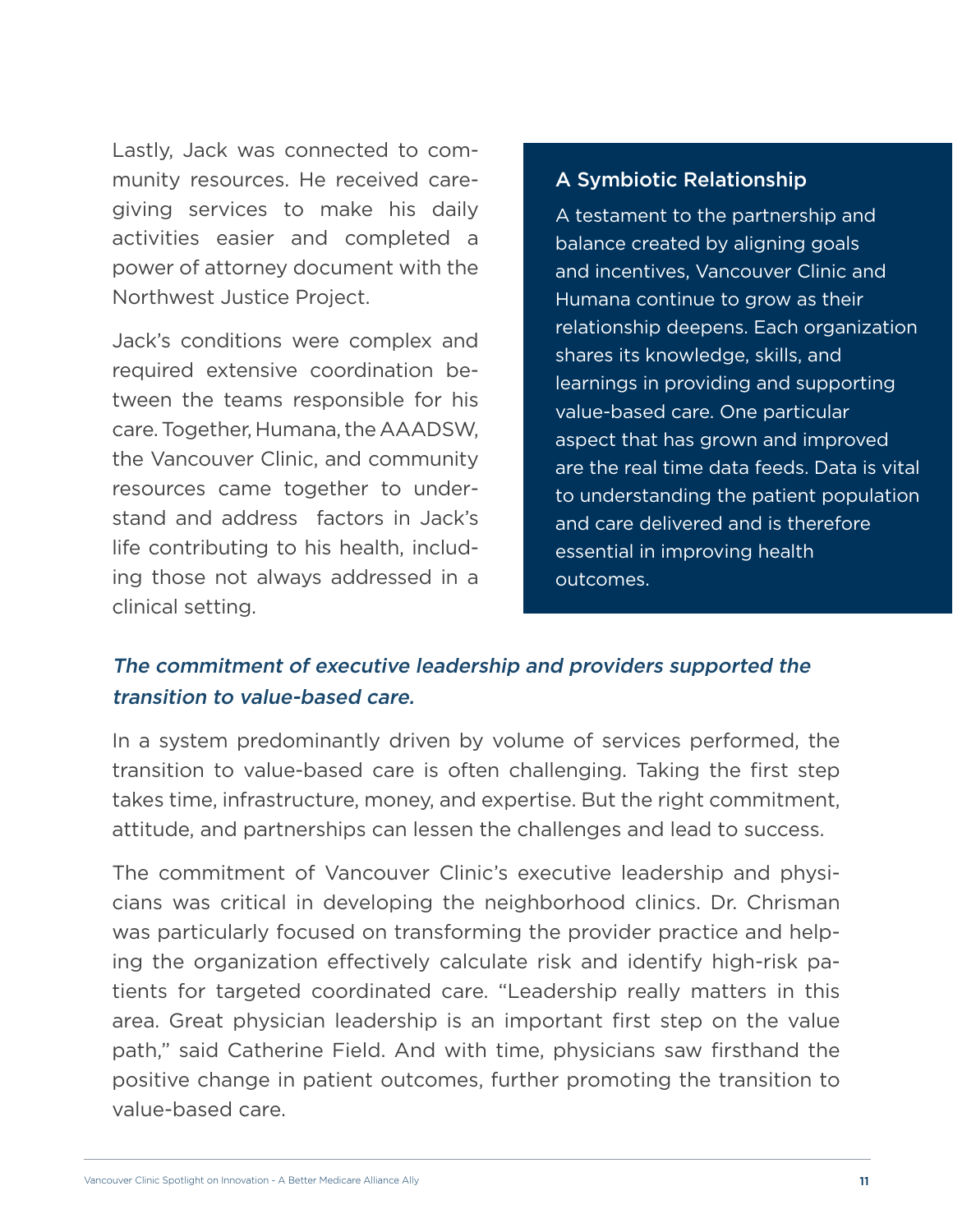

### **A Closer Look at Vancouver Clinic's D-SNP Beneficiaries**

Caring for medically and socially complex individuals is a focus for the neighborhood clinics, and with the comprehensive care teams, the clinics are ideally suited to serve this population. Because people who are dually eligible for Medicare and Medicaid generally have more chronic conditions, this population can truly benefit from the approach and support of the neighborhood clinics.

The outcomes among D-SNP beneficiaries are clear in key clinical measures. Most notably, D-SNP beneficiaries have a lower readmission rate compared to the overall Vancouver Clinic population. The low readmission rates likely speak to the coordinated care the neighborhood clinics provide its patients as they manage their chronic conditions.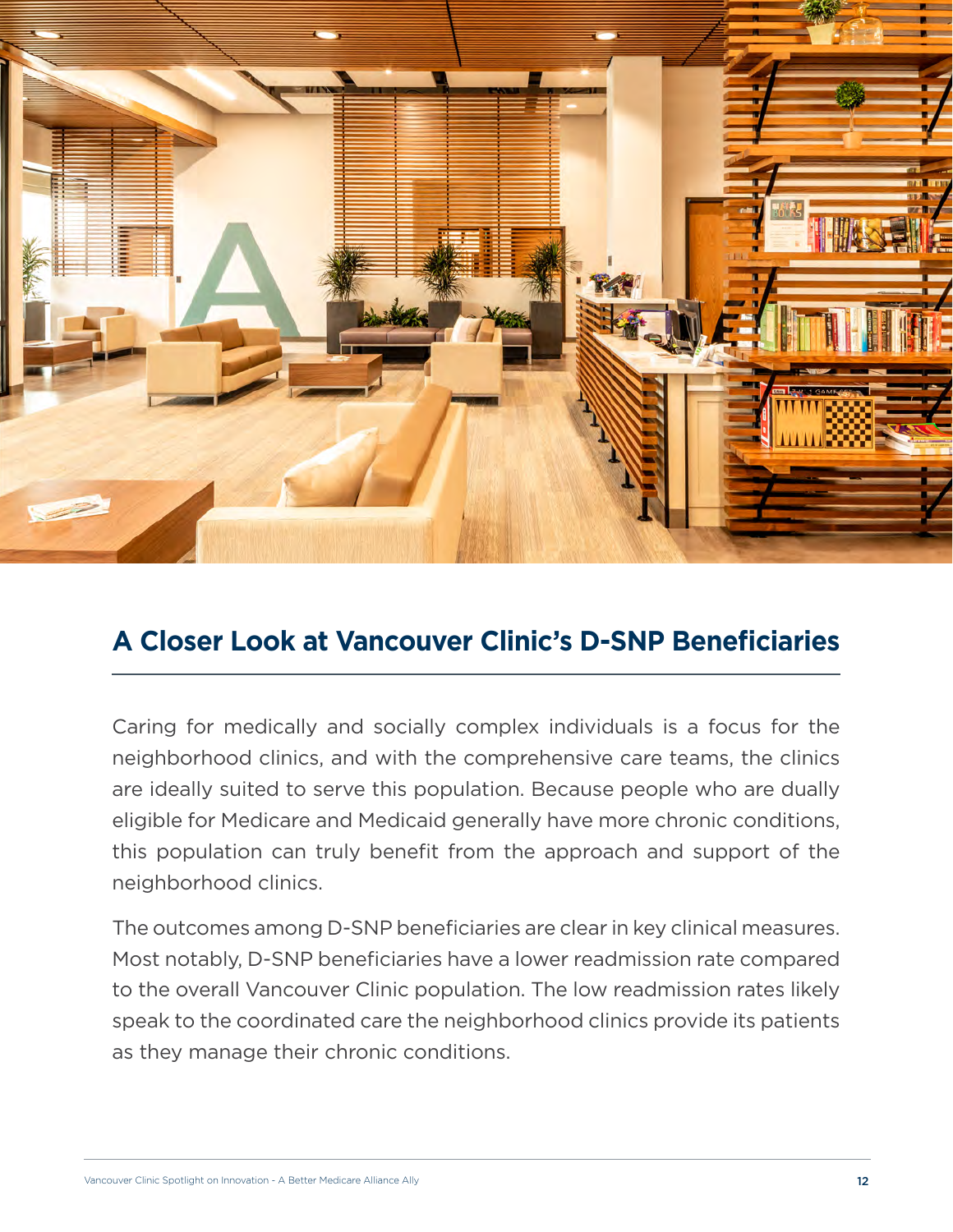# **Conclusion**

Through the neighborhood clinics, Vancouver Clinic developed an approach that meets the needs of the whole patient. Whether it is the clinic atmosphere and sense of community or the diverse care team that touches each part of an individual's health and wellbeing, Vancouver Clinic's model produces high-quality care and better outcomes. Panel coordinators, comprehensive wellness visits, a value-based care model, community partnerships, and commitment to leadership are key components to success.

In response to this success, Vancouver Clinic is expanding the neighborhood clinic model this year and exploring new markets. Operating as Enliven by Vancouver Clinic, the value-based care model at the center of the neighborhood clinics will reach Portland, Oregon. This critical expansion will further serve individuals in need of preventive and primary care and support Vancouver Clinic's journey towards value-based care offerings.



#### **Y0040\_GCHLHJ9EN\_C**